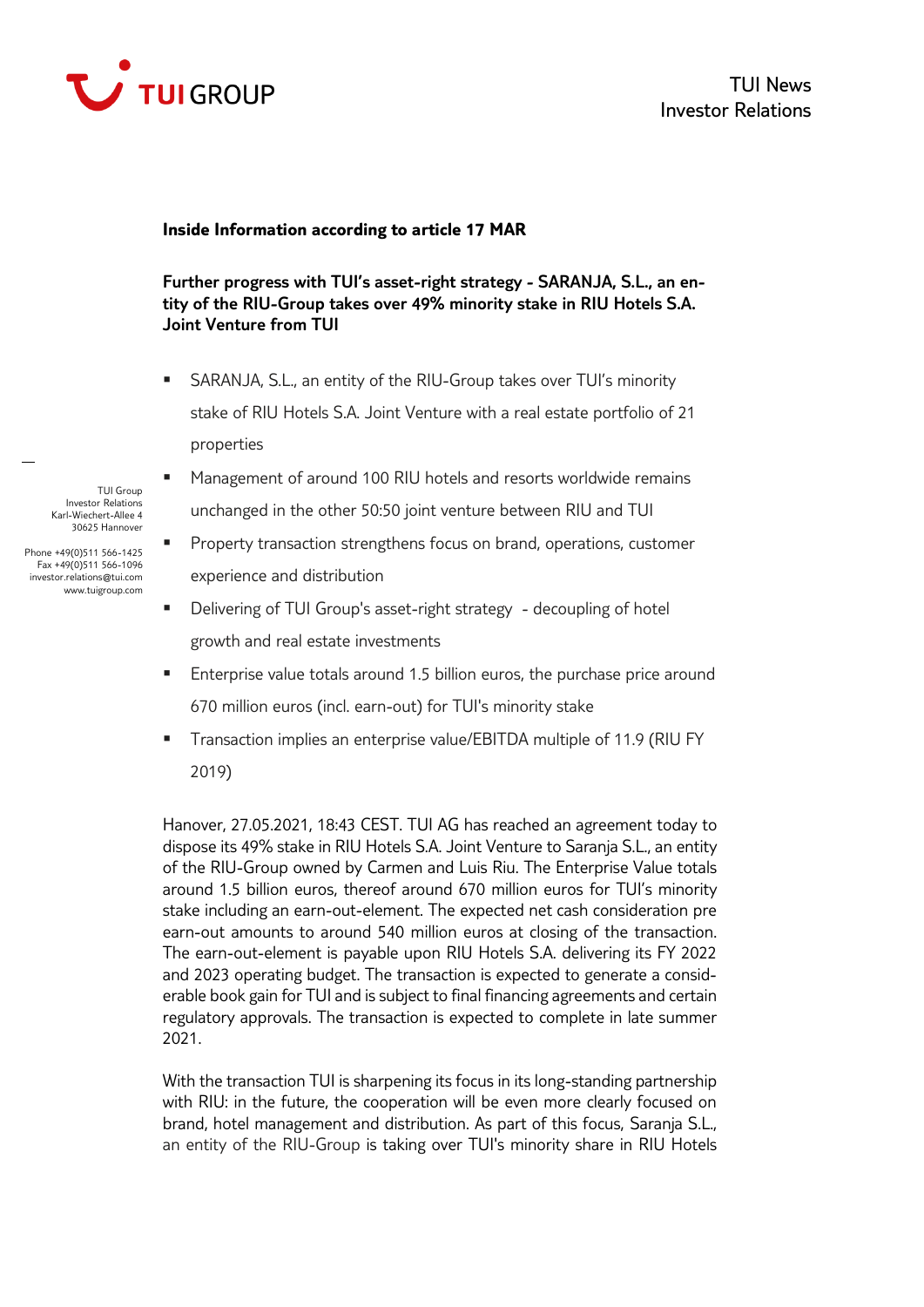

S.A. joint venture and the previously jointly held real estate portfolio of 21 properties. The core of the long-standing strategic hotel partnership between RIU and TUI continues to be the 50:50 joint venture with around 100 hotels and resorts worldwide. This joint venture not impacted by the transaction will continue to manage and distribute all RIU hotels and resorts worldwide - including the 21 properties that will be transferred to the RIU-Group in the future.

TUI is thus strengthening its core business with holiday experiences - and in particular the development, operation and marketing of hotel and holiday brands. The Group intends to grow primarily with its international hotel brands TUI Blue, RIU, Robinson, TUI Magic Life and the management of these hotels, but in doing so will tie up less capital in property and real estate in the future. TUI had already initiated this so-called asset right strategy before Corona in December 2019. The aim is to decouple growth in hotels and cruise ships from investments.

TUI Group Investor Relations Karl-Wiechert-Allee 4 30625 Hannover

Phone +49(0)511 566-1425 Fax +49(0)511 566-1096 investor.relations@tui.com www.tuigroup.com

The proceeds will be used to reduce the Group's debt which substantially increased during the Corona pandemic.

Per 30 September 2020 RIU Hotels S.A. generated a total revenue of 226 million euros, an underlying EBIT of 28 million euros, an EAT of 10 million euros and the EAT of TUI's 49% stake amounted to 5 million euros. Per 30 September 2020 the gross assets of TUI's stake in RIU Hotels S.A. totaled 433 million euros.

## **ANALYSTEN & INVESTOREN ENQUIRIES**

| Mathias Kiep, Group Director Investor Relations,<br>Controlling & Corporate Finance                                                    | +44 (0)1293 645 925/<br>+49 (0) 511 566 1425 |
|----------------------------------------------------------------------------------------------------------------------------------------|----------------------------------------------|
| Nicola Gehrt, Director, Head of Group Investor Relations                                                                               | +49 (0) 511 566 1435                         |
| <b>Contacts for Analysts and Investors in UK, Ireland and Americas</b><br>Hazel Chung, Senior Investor Relations Manager               | +44 (0)1293 645 823                          |
| <b>Contacts for Analysts and Investors in Continental Europe, Middle East and Asia</b><br>Ina Klose, Senior Investor Relations Manager | +49 (0) 511 566 1318                         |
| Media<br>Kuzey Alexander Esener, Head of Media Relations                                                                               | +49 (0) 511 566 6024                         |